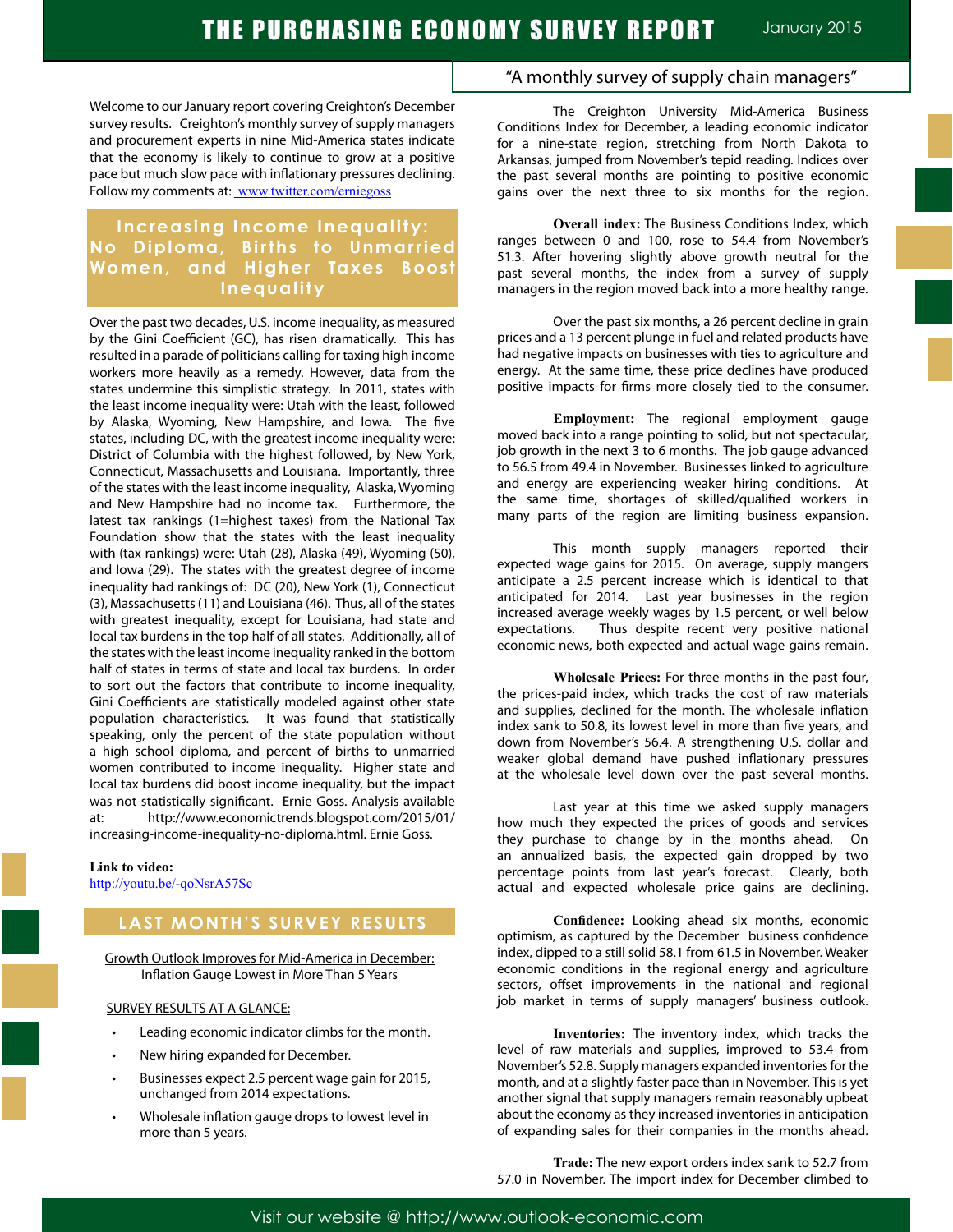## "A monthly survey of supply chain managers"

56.7 from November's 51.0. Over the past 6 months, the value of the U.S. dollar has risen by more than 10 percent against the currencies of its chief trading partners. This movement has made U.S. goods less competitively priced abroad and foreign goods more cheaply priced in the U.S. I expect this dollar currency move to result in downturns in export orders and continuing increases in imports in the months ahead.

**Other components:** Other components of the December Business Conditions Index were new orders at 54.3, up from 50.7 in November; production or sales fell to 49.2 from November's 52.2; Delivery speed of raw materials and supplies soared to 58.9 from last month's 51.4.

The Creighton Economic Forecasting Group has conducted the monthly survey of supply managers in nine states since 1994 to produce leading economic indicators of the Mid-America economy. States included in the survey are Arkansas, Iowa, Kansas, Minnesota, Missouri, Nebraska, North Dakota, Oklahoma and South Dakota.

The forecasting group's overall index, referred to as the Business Conditions Index, ranges between 0 and 100. An index greater than 50 indicates an expansionary economy over the course of the next three to six months. The Business Conditions Index is a mathematical average of indices for new orders, production or sales, employment, inventories and delivery lead time. This is the same methodology used by the National Institute for Supply Management, formerly the Purchasing Management Association, since 1931.

## **MID-AMERICA STATES**

### ARKANSAS

The December overall index, or leading economic indicator, for Arkansas rebounded to 51.7 from November's 43.7. Components of the index from the monthly survey of supply managers were new orders at 58.5, production or sales at 47.6, delivery lead time at 52.7, inventories at 43.2, and employment at 56.4. For 2014, Arkansas' leading industry was durable goods manufacturing while its lagging industry was information. Based on our survey results, I expect the state to add jobs at a solid pace for the first half of the year with lower fuel prices being the prime factor pushing hiring up while declining exports will restrain growth.

#### IOWA

After declining for five straight months, Iowa's Business Conditions Index for December rose to 53.4 from 50.1 in November. Components of the index from the monthly survey of supply managers were new orders at 51.6, production or sales at 49.2, delivery lead time at 66.4, employment at 53.4, and inventories at 46.6. For 2014, Iowa's leading industry was insurance, while its lagging industry was fabricated metal production. Based on our survey results, I expect Iowa to add jobs at a positive pace for the first half of the year but with pullbacks in exports restraining growth.

#### KANSAS

The Kansas Business Conditions Index for December increased slightly to a healthy 62.6 from November's 62.2. Components of the leading economic indicator from the monthly survey of supply managers were new orders at 64.5, production or sales at 62.2, delivery lead time at 62.2, employment at 54.8, and inventories at 69.2. For 2014, the leading industry for Kansas was telecommunications, while its lagging industry was aerospace manufacturing. Based on our survey results, I expect Kansas to add jobs at a solid pace for the first half of the year with pullbacks in exports restraining growth, but at a still healthy rate.

#### MINNESOTA

December survey results mark the 25th straight month Minnesota's Business Conditions Index has remained above growth neutral. The overall index, or leading economic indicator, advanced to a healthy 61.4 from November's 58.0. Components of the index from the December survey of supply managers were new orders at 68.2, production or sales at 69.4, delivery lead time at 56.6, inventories at 57.8, and employment at 55.3. For 2014, Minnesota's leading industry was fabricated metal production, while its lagging industry was telecommunications. Based on our survey results, I expect Minnesota to add jobs at a solid pace for the first half of the year with pullbacks in exports restraining growth to a still healthy rate.

- The U.S. economy added 321,000 jobs in Novemb Over the past 12 months, the economy has added average of 224,000 jobs per month. This is very good The problem is that many of these jobs are temporary part-time or in low wage occupations.
- $\cdot$  The consumer price index (CPI) for Nov. was 1.3% high than the reading for Nov. 2013. This is a good but the low end of the Fed's targeted 2%. Lower gasoli prices are holding price growth below optimum.
- In the 12 months ending in Oct. 2014, the Case-Shi index indicated that average U.S. home prices rose 4.5%. This is good but I am concerned that the grov in the index is coming down too fast.
- U.S. retail sales expanded by 0.7% in Nov. and were 5. above sales for Nov. 2013.

#### MISSOURI

- Year over year wage growth for U.S. workers were 2. higher in November. This is just not high enough really propel the U.S. economy back into solid grov range.
- The Euro is near a 9-year low against the U.S. dol Concern that Greek elections will re-install left leani politicians who reject austerity and embrace mo spending.

The December Business Conditions Index for Missouri climbed to 55.7 from 54.9 in November. Components of the index from the survey of supply managers for December were new orders at 56.6, production or sales at 58.3, delivery lead time at 58.4, inventories at 53.8, and employment at 51.6. For 2014, Missouri's leading industry was transportation equipment manufacturing, while its lagging industry was telecommunications. Based on our survey results, I expect Missouri to add jobs at a solid pace for the first half of the year with pullbacks in exports restraining growth to a still healthy rate.

#### **NEBRASKA**

- GDP: On Jan. 30, the U.S. BEA releases prelimina estimate of Q4 GDP. Annualized growth of less th 2.5% will be very disappointing and give bond price boost and push interest rates lower.
- Wage growth: On Friday Feb. 6, the U.S. Bureau Labor Statistics (BLS) will hourly wage growth numbe Another weak reading (less than 2.5% annualized) encourage the Federal Reserve hold off on a rate hi Such an announcement would push U.S. Treasury bo prices higher and yields lower.

For the 12th straight month, Nebraska's Business Conditions Index remained above growth neutral 50.0. The December index, a leading economic indicator from a survey of supply managers in the state, rose to a tepid 52.7 from 51.6 in November. Components of the index for December were new orders at 51.1, production or sales at 46.6, delivery lead time at 51.1, inventories at 59.8, and employment at 54.7. For 2014, Nebraska's leading industry was food processing, while its lagging industry was machinery manufacturing. Based on our survey results, I expect Nebraska to add jobs at a solid pace for the first half of the year with pullbacks in the export of agriculture commodities restraining growth to a still healthy rate.

#### NORTH DAKOTA

North Dakota's leading economic indicator fell to a level pointing to solid, but slower economic growth in the next three to six months. The December Business Conditions Index fell to 52.7 from November's 53.4. Components of the overall index from the monthly survey of supply managers for December were new orders at 53.6, production or sales at 51.4, delivery lead time at 52.6, employment at 55.0, and inventories at 51.0. For 2014, North Dakota's leading industry was mining, while its lagging industry was machinery manufacturing. Based on our survey results, I expect North Dakota to add jobs at a positive but weaker pace for the first half of the year with pullbacks in the state's energy sector restraining growth.

|                                                                | "A monthly survey of supply chain managers"                                                                                                                                                                                                                                                                                                                                                                                                       |  |
|----------------------------------------------------------------|---------------------------------------------------------------------------------------------------------------------------------------------------------------------------------------------------------------------------------------------------------------------------------------------------------------------------------------------------------------------------------------------------------------------------------------------------|--|
| the<br>vth.<br>uth                                             | Retail Trade: On Jan. 14, the Census Bureau releases retail<br>sales for December. This will be an important gauge of<br>the U.S. consumer. A year over year gain of more than<br>5.5% will be bullish for the U.S. economy and U.S. stocks                                                                                                                                                                                                       |  |
| wth<br>lex,                                                    | and bearish for bond prices (higher yields).<br><b>FROM GOSS:</b>                                                                                                                                                                                                                                                                                                                                                                                 |  |
| to<br>dex<br>ales<br>and<br>ing<br>ıge.<br>uce<br>o, I<br>ear. | I expect Mario Draghi, head of the European Central<br>Bank, to make the same mistake made by the U.S. Federal<br>Reserve by launching a sovereign bond buying program.<br>The European economy does not need lower interest<br>rates. German bond rates are already as low as 0.5% (yes<br>you read that right). Europe needs structural economic<br>reform that encourages work rather than leisure. This is<br>outside the purview of the ECB. |  |
|                                                                | The U.S. trade deficit is about to soar. If your business<br>۰<br>depends on exports, it is going to be tougher in the<br>months ahead.                                                                                                                                                                                                                                                                                                           |  |
| ber.<br>l an                                                   | OTHER REPORTS:                                                                                                                                                                                                                                                                                                                                                                                                                                    |  |
| od.<br>ary,                                                    | "Negotiation strategies in supply chain management,"<br>Fredrik Zachariasen. International Journal of Physical<br>Distribution & Logistics Management. ABSTRACT<br>Purpose - This paper seeks to explore the impact of                                                                                                                                                                                                                            |  |
| her<br>on<br>line                                              | different negotiation strategies on the negotiation<br>setting in different buyer-supplier relationships. So far,<br>the extant supply chain management (SCM) literature has<br>only briefly touched this subject, though such a study has                                                                                                                                                                                                        |  |
| iller<br>: by<br>wth                                           | been advocated on previous notes in the SCM literature.<br>Design/methodology/approach - A qualitative research<br>methodology was chosen in order to investigate a focal<br>firm's negotiations with five of its suppliers. A total of 25                                                                                                                                                                                                        |  |
| .1%                                                            | hours of interviews and 15 hours of observations were<br>carried out at the focal firm and with a number of the<br>firms' tier one suppliers in order to investigate the subject<br>at hand. Findings - Explanation is given of when the use                                                                                                                                                                                                      |  |
|                                                                | of different negotiation strategies can be considered<br>expedient in different relational settings, pairing a<br>distributive negotiation strategy with arm's length                                                                                                                                                                                                                                                                             |  |
| .1%<br>to ו<br>wth                                             | relationships, while integrative negotiation strategies<br>remain a more ambiguous exercise. Valuable insight<br>concerning the impact of different negotiation strategies<br>on the negotiation setting are advanced, which, in turn,<br>leads to a questioning of previous research conclusions                                                                                                                                                 |  |
| llar.<br>ing<br>ore                                            | regarding the application of distributive negotiation<br>strategies in strategic partnerships.                                                                                                                                                                                                                                                                                                                                                    |  |
|                                                                | Goss Eggs<br>(Recent Dumb Economic Moves)                                                                                                                                                                                                                                                                                                                                                                                                         |  |
| ary<br>าan<br>es a                                             | Fannie Mae and Freddie Mac this week announced details<br>of a plan to allow some first-time homeowners to obtain a<br>mortgage while putting down just 3% of the price of the<br>home. Were these folks asleep in 2007 and 2008? When<br>a "home of your own" becomes the next entitlement, the                                                                                                                                                  |  |
| ı of<br>ers.<br>will<br>ike.<br>ond                            | American taxpayer is truly in trouble---bailouts as far as<br>the eye can see.<br>Survey results for December will be released on the first business<br>day of next month, February 2nd.<br>Follow Goss on twitter at http://twitter.com/erniegoss                                                                                                                                                                                                |  |
|                                                                | For historical data and forecasts visit our website at:                                                                                                                                                                                                                                                                                                                                                                                           |  |

www.ernestgoss.com

#### OKLAHOMA

The Business Conditions Index for Oklahoma, a leading economic indicator, dipped slightly for December, signaling positive growth in the next three to six months. The index for December declined to 54.0 from November's 54.5. Components of the December survey of supply managers in the state were new orders at 58.2, production or sales at 54.5, delivery lead time at 46.5, inventories at 52.8, and employment at 58.2. For 2014, Oklahoma's leading industry was machinery manufacturing while its lagging industry was food processing. Based on our survey results, I expect the state to add jobs at a positive but

weaker pace for the first half of the year with pullbacks in state's energy sector and firms tied to energy restraining grow

### SOUTH DAKOTA

After moving below growth neutral in November of 2012, Sou Dakota's leading economic indicator has been above grov neutral 50.0 each month since. The Business Conditions Ind from the monthly survey of supply managers, increased 52.4 from November's 51.5. Components of the overall ind for December were new orders at 47.1, production or sal at 64.7, delivery lead time at 64.3, inventories at 34.7, and employment at 51.3. For 2014, South Dakota manufacturi tied to energy pushed state growth into a healthy ran However, the sharp cut in oil and agriculture prices will redu South Dakota's growth for the first half of 2015. Even so expect growth to remain positive for the first half of the ye

## **THE BULLISH NEWS**

# **THE BEARISH NEWS**

## **WHAT TO WATCH**

http://www2.creighton.edu/business/economicoutlook/